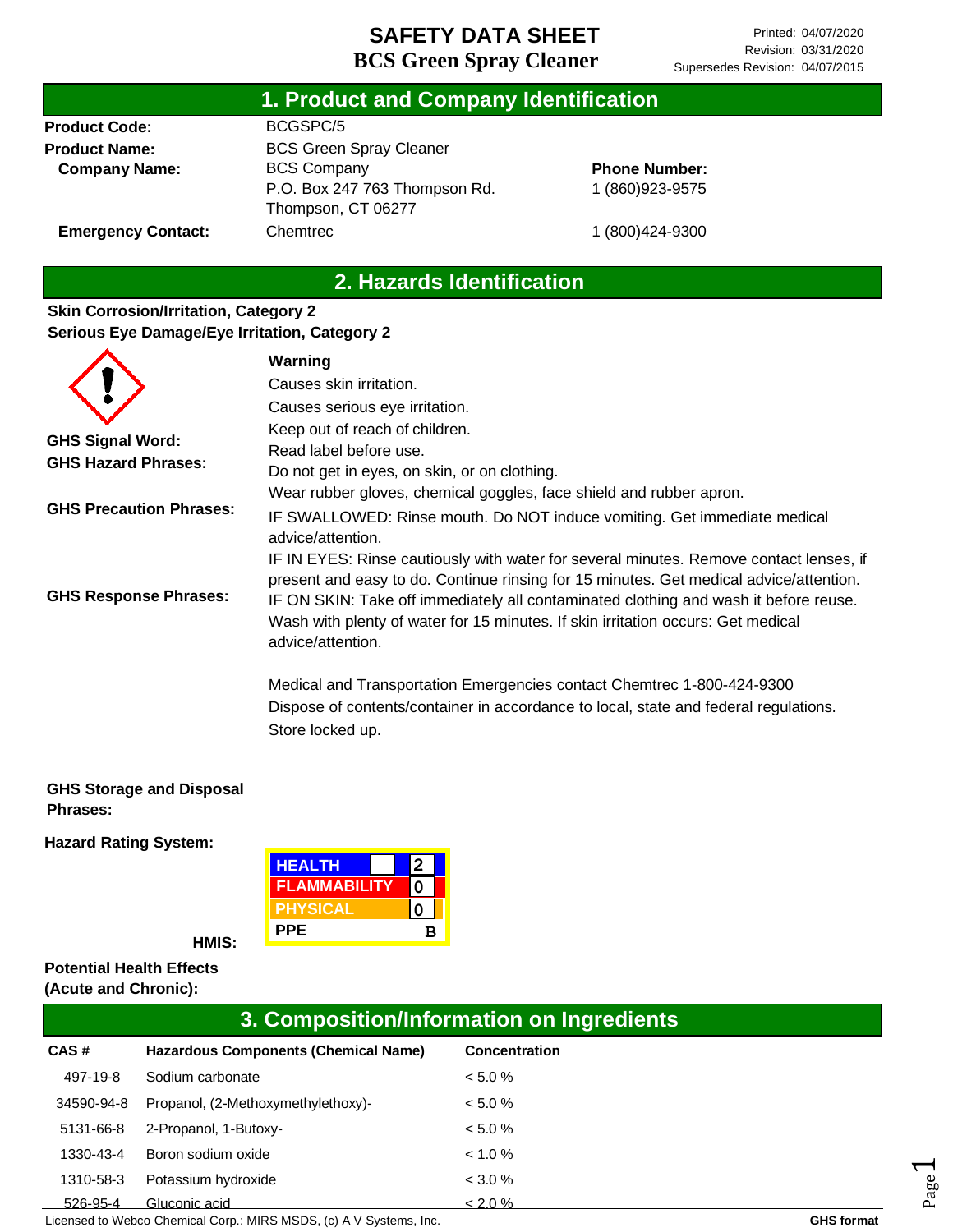|                                                                |                                                                                                                                  |                                                                                                                              | <b>4. First Aid Measures</b>                  |                                                                |                                                                                                                                                                                                                                                                                                                                                                                                                                                                                                                                                |                     |
|----------------------------------------------------------------|----------------------------------------------------------------------------------------------------------------------------------|------------------------------------------------------------------------------------------------------------------------------|-----------------------------------------------|----------------------------------------------------------------|------------------------------------------------------------------------------------------------------------------------------------------------------------------------------------------------------------------------------------------------------------------------------------------------------------------------------------------------------------------------------------------------------------------------------------------------------------------------------------------------------------------------------------------------|---------------------|
| <b>Procedures:</b>                                             | <b>Emergency and First Aid</b>                                                                                                   |                                                                                                                              |                                               |                                                                |                                                                                                                                                                                                                                                                                                                                                                                                                                                                                                                                                |                     |
| In Case of Skin Contact:                                       |                                                                                                                                  | Flush thoroughly with fresh, tepid water for 15 minutes. Discard contaminated clothing<br>and footwear or wash before reuse. |                                               |                                                                |                                                                                                                                                                                                                                                                                                                                                                                                                                                                                                                                                |                     |
| In Case of Eye Contact:                                        |                                                                                                                                  | advice/attention.                                                                                                            |                                               |                                                                | Immediately flush eyes with large amounts of fresh, tepid water for at least 15 minutes.<br>Hold eyelids open to ensure complete irrigation of eye and lid tissues. Tilt head to the<br>side and irrigate the eye from the bridge of the nose to the outside of the face. Keep<br>run-off from entering the other eye, mouth or ear. Washing eye within the first few<br>seconds is essential to achieve maximum effectiveness. Remove contact lenses, if<br>present and easy to do. Continue rinsing. If eye irritation persists, get medical |                     |
| In Case of Ingestion:                                          |                                                                                                                                  |                                                                                                                              | into the lungs. Get medical advice/attention. |                                                                | Do not induce vomiting. Rinse mouth with fresh, Tepid water, than immediately drink 4-8<br>oz. or milk or water. Never give anything by mouth to an unconscious person. If<br>vomiting occurs, keep airways open. Keep head lower than hips to prevent aspiration                                                                                                                                                                                                                                                                              |                     |
|                                                                |                                                                                                                                  |                                                                                                                              | <b>5. Fire Fighting Measures</b>              |                                                                |                                                                                                                                                                                                                                                                                                                                                                                                                                                                                                                                                |                     |
| <b>Flash Pt:</b>                                               |                                                                                                                                  | No data.                                                                                                                     |                                               |                                                                |                                                                                                                                                                                                                                                                                                                                                                                                                                                                                                                                                |                     |
| <b>Explosive Limits:</b>                                       |                                                                                                                                  | LEL: No data.                                                                                                                |                                               | UEL: No data.                                                  |                                                                                                                                                                                                                                                                                                                                                                                                                                                                                                                                                |                     |
| <b>Autoignition Pt:</b>                                        |                                                                                                                                  | No data.                                                                                                                     |                                               |                                                                |                                                                                                                                                                                                                                                                                                                                                                                                                                                                                                                                                |                     |
|                                                                | Suitable Extinguishing Media: Dry chemical, CO2, sand, earth, water spray or regular foam.<br><b>Fire Fighting Instructions:</b> |                                                                                                                              |                                               | MSHA/NIOSH (approved or equivalent), and full protective gear. | As in any fire, wear a self-contained breathing apparatus in pressure-demand,                                                                                                                                                                                                                                                                                                                                                                                                                                                                  |                     |
| Hazards:                                                       | <b>Flammable Properties and</b>                                                                                                  | No data available.                                                                                                           |                                               |                                                                |                                                                                                                                                                                                                                                                                                                                                                                                                                                                                                                                                |                     |
|                                                                |                                                                                                                                  |                                                                                                                              |                                               | <b>6. Accidental Release Measures</b>                          |                                                                                                                                                                                                                                                                                                                                                                                                                                                                                                                                                |                     |
| <b>Protective Precautions,</b><br><b>Emergency Procedures:</b> | <b>Protective Equipment and</b>                                                                                                  |                                                                                                                              |                                               |                                                                | Rubber or neoprene gloves, Safety glasses, Wear chemical protective clothing.                                                                                                                                                                                                                                                                                                                                                                                                                                                                  |                     |
| <b>Material Is Released Or</b><br>Spilled:                     |                                                                                                                                  | applicable regulations.                                                                                                      |                                               |                                                                | Steps To Be Taken In Case Absorb spill with inert material (e.g. dry sand or earth), and dispose of in accordance with                                                                                                                                                                                                                                                                                                                                                                                                                         |                     |
|                                                                |                                                                                                                                  |                                                                                                                              | <b>7. Handling and Storage</b>                |                                                                |                                                                                                                                                                                                                                                                                                                                                                                                                                                                                                                                                |                     |
| Handling:                                                      | <b>Precautions To Be Taken in</b>                                                                                                |                                                                                                                              |                                               | For industrial or institutional use only. Keep from freezing.  |                                                                                                                                                                                                                                                                                                                                                                                                                                                                                                                                                |                     |
| Storing:                                                       | <b>Precautions To Be Taken in</b>                                                                                                |                                                                                                                              |                                               |                                                                |                                                                                                                                                                                                                                                                                                                                                                                                                                                                                                                                                |                     |
|                                                                |                                                                                                                                  |                                                                                                                              |                                               | 8. Exposure Controls/Personal Protection                       |                                                                                                                                                                                                                                                                                                                                                                                                                                                                                                                                                |                     |
| CAS#                                                           | <b>Partial Chemical Name</b>                                                                                                     |                                                                                                                              | <b>OSHA TWA</b>                               |                                                                | <b>ACGIH TWA</b>                                                                                                                                                                                                                                                                                                                                                                                                                                                                                                                               | <b>Other Limits</b> |
| 497-19-8                                                       | Sodium carbonate                                                                                                                 |                                                                                                                              | No data.                                      | No data.                                                       |                                                                                                                                                                                                                                                                                                                                                                                                                                                                                                                                                | No data.            |

34590-94-8 Propanol, (2-Methoxymethylethoxy)- PEL: 100 ppm TLV: 100 ppm

5131-66-8 2-Propanol, 1-Butoxy- No data. No data. No data. 1330-43-4 Boron sodium oxide No data. TLV: 1 mg/m3 No data. 1310-58-3 Potassium hydroxide No data. No data. CEIL: 2 mg/m3 No data.

No data.

STEL: 150 ppm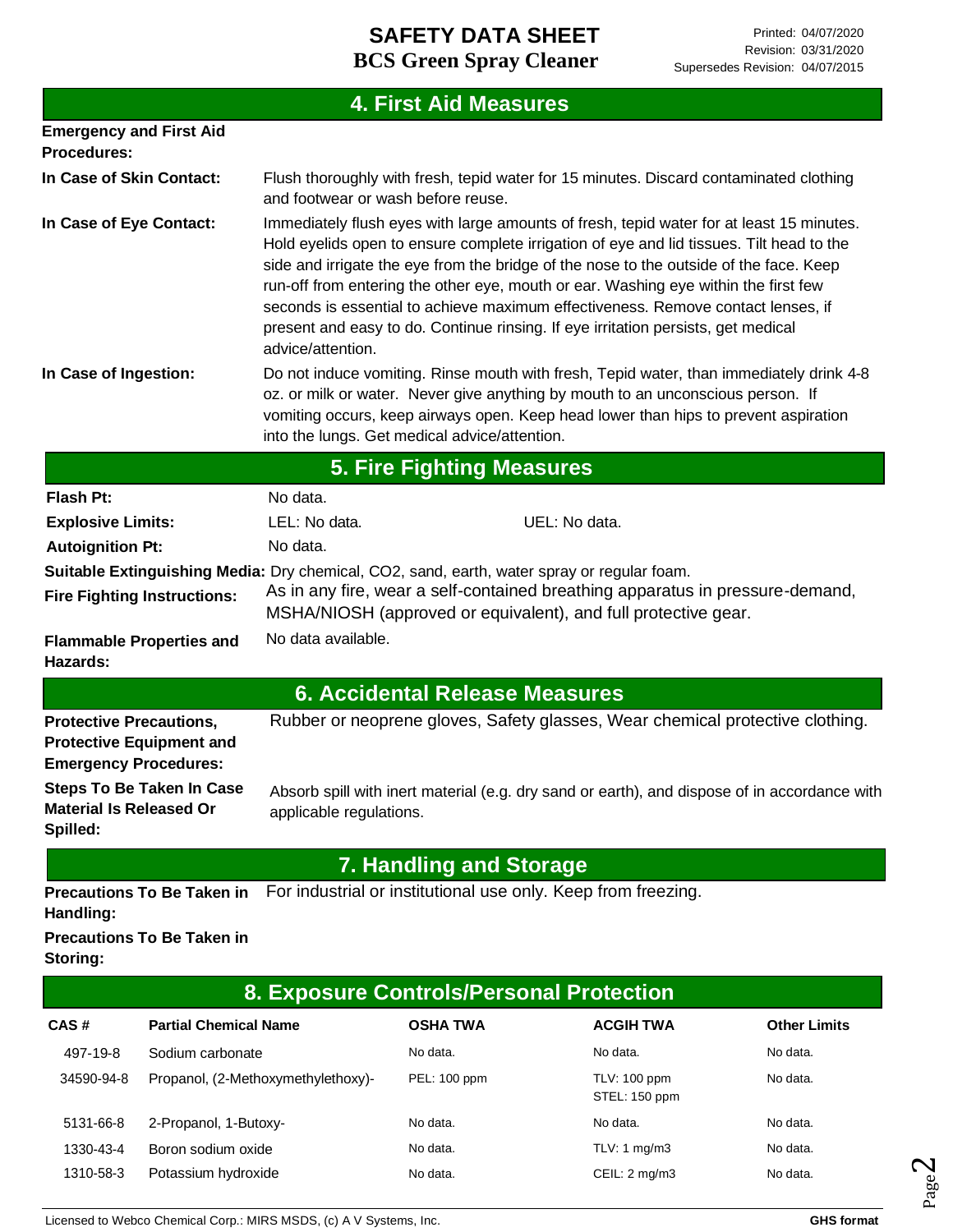Printed: 04/07/2020 Revision: 03/31/2020 Supersedes Revision: 04/07/2015

526-95-4 Gluconic acid No data. No data. No data.

**Respiratory Equipment (Specify Type): Eye Protection: Protective Gloves: Other Protective Clothing: Engineering Controls (Ventilation etc.):** A respirator is not needed under normal and intended conditions of product use. Safety glasses Rubber or neoprene gloves Wear chemical protective clothing. No data available.

|                                                                     | 9. Physical and Chemical Properties                                                     |
|---------------------------------------------------------------------|-----------------------------------------------------------------------------------------|
| <b>Physical States:</b>                                             | [X] Liquid<br>[ ] Solid<br>[ ] Gas                                                      |
| <b>Appearance and Odor:</b>                                         | Appearance: Light blueish Green Liquid                                                  |
|                                                                     | Odor: No apparent odor.                                                                 |
| <b>Melting Point:</b>                                               | No data.                                                                                |
| <b>Boiling Point:</b>                                               | No data.                                                                                |
| <b>Autoignition Pt:</b>                                             | No data.                                                                                |
| <b>Flash Pt:</b>                                                    | No data.                                                                                |
| <b>Explosive Limits:</b>                                            | LEL: No data.<br>UEL: No data.                                                          |
| Specific Gravity (Water = 1):                                       | $1.045 - 1.055$                                                                         |
| Vapor Pressure (vs. Air or                                          | No data.                                                                                |
| $mm Hg$ :                                                           |                                                                                         |
| Vapor Density (vs. $Air = 1$ ):                                     | No data.                                                                                |
| <b>Evaporation Rate:</b>                                            | No data.                                                                                |
| <b>Solubility in Water:</b>                                         | 100                                                                                     |
| pH:                                                                 | $11.0 - 11.4$                                                                           |
| <b>Percent Volatile:</b>                                            | No data.                                                                                |
|                                                                     | <b>10. Stability and Reactivity</b>                                                     |
| Stability:                                                          | Stable [X]<br>Unstable [ ]                                                              |
| <b>Conditions To Avoid -</b>                                        | Avoid handling conditions which may allow for leaks and spills of this material. Do not |
| Instability:                                                        | permit personnel to handle this product without proper training and/or protective       |
|                                                                     | equipment.                                                                              |
| Incompatibility - Materials To No data available.<br>Avoid:         |                                                                                         |
| Hazardous Decomposition Or No data available.<br><b>Byproducts:</b> |                                                                                         |
| <b>Possibility of Hazardous</b><br><b>Reactions:</b>                | Will occur [ ]<br>Will not occur $[X]$                                                  |
| <b>Conditions To Avoid -</b><br><b>Hazardous Reactions:</b>         | No data available.                                                                      |

Page ო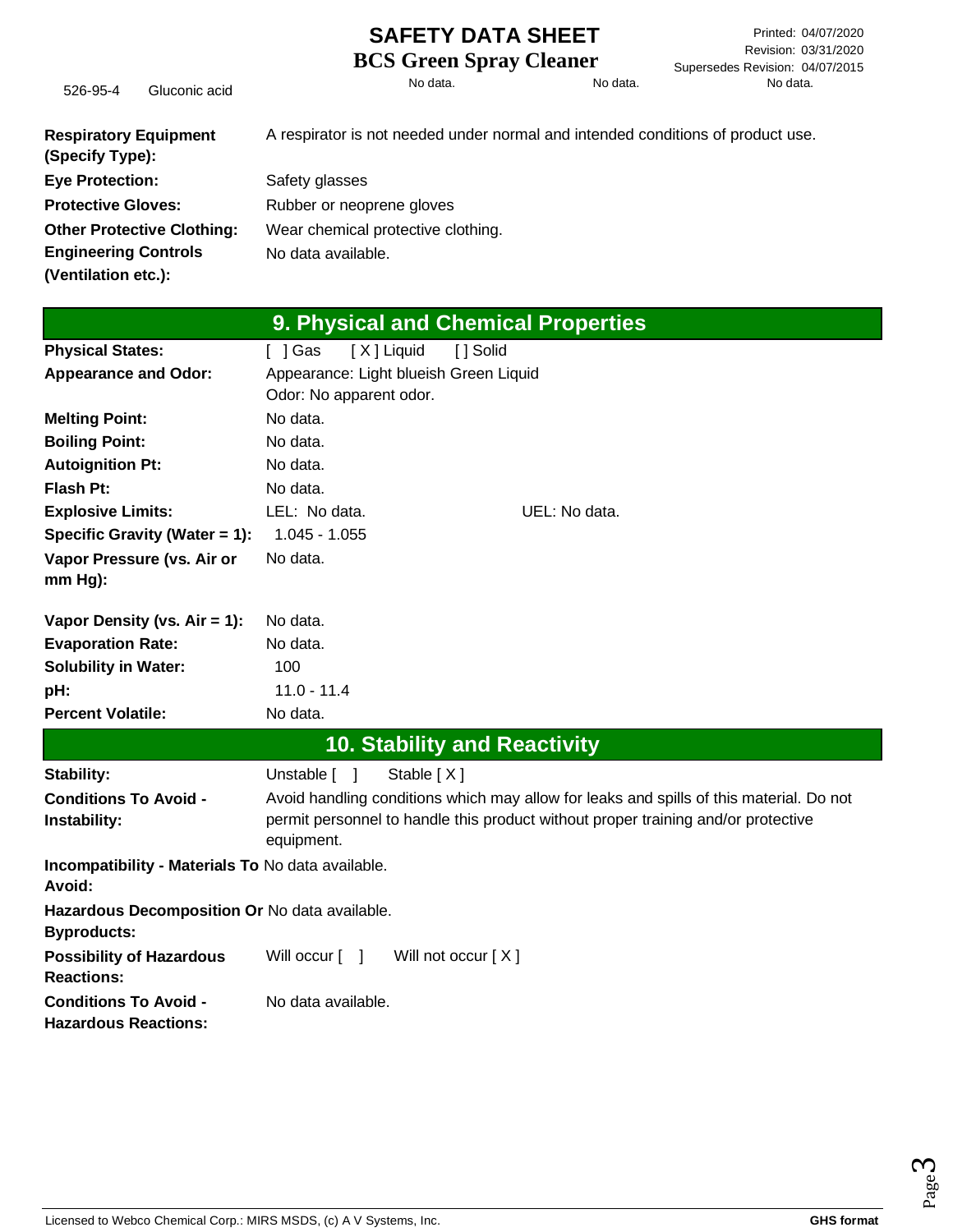|                                   |                                       | 11. Toxicological Information              |                           |  |
|-----------------------------------|---------------------------------------|--------------------------------------------|---------------------------|--|
| <b>Toxicological Information:</b> | Inhalation, Eye contact, Skin contact |                                            |                           |  |
| <b>Irritation or Corrosion:</b>   | Eyes:                                 | Causes serious eye irritation.             |                           |  |
|                                   | Skin:                                 | May cause skin irritation.                 |                           |  |
|                                   | Ingestion:                            | No known effects.                          |                           |  |
|                                   | Inhalation:                           | No known effects.                          |                           |  |
| <b>Symptoms related to</b>        | Eyes:                                 | Redness, pain, irritation.                 |                           |  |
| Toxicological                     | Skin:                                 | Redness, pain, irritation.                 |                           |  |
| <b>Characteristics:</b>           | Ingestion:                            | No symptoms known or expected.             |                           |  |
|                                   |                                       | Inhalation: No symptoms known or expected. |                           |  |
| Carcinogenicity:                  | NTP? No                               | IARC Monographs? No                        | <b>OSHA Regulated? No</b> |  |

|                                           | <b>12. Ecological Information</b>                   |  |
|-------------------------------------------|-----------------------------------------------------|--|
| <b>General Ecological</b><br>Information: | This product has no known ecotoxicological effects. |  |

### **13. Disposal Considerations**

**Waste Disposal Method:** Dispose of contents/container in accordance to local, state and federal regulations.

**14. Transport Information**

#### **LAND TRANSPORT (US DOT):**

**DOT Proper Shipping Name:**  Compound Cleaner, Not Regulated. **DOT Hazard Class: UN/NA Number:**

#### **AIR TRANSPORT (ICAO/IATA):**

**ICAO/IATA Shipping Name:** Not Regulated

| <b>15. Regulatory Information</b> |                                                                       |              |             |              |  |  |
|-----------------------------------|-----------------------------------------------------------------------|--------------|-------------|--------------|--|--|
|                                   | EPA SARA (Superfund Amendments and Reauthorization Act of 1986) Lists |              |             |              |  |  |
| CAS#                              | <b>Hazardous Components (Chemical Name)</b>                           | S. 302 (EHS) | S. 304 RQ   | S. 313 (TRI) |  |  |
| 497-19-8                          | Sodium carbonate                                                      | No.          | No.         | No.          |  |  |
| 34590-94-8                        | Propanol, (2-Methoxymethylethoxy)-                                    | No.          | No.         | No.          |  |  |
| 5131-66-8                         | 2-Propanol, 1-Butoxy-                                                 | No           | No.         | No.          |  |  |
| 1330-43-4                         | Boron sodium oxide                                                    | No.          | No.         | No.          |  |  |
| 1310-58-3                         | Potassium hydroxide                                                   | No.          | Yes 1000 LB | No.          |  |  |
| 526-95-4                          | Gluconic acid                                                         | No           | No.         | No.          |  |  |